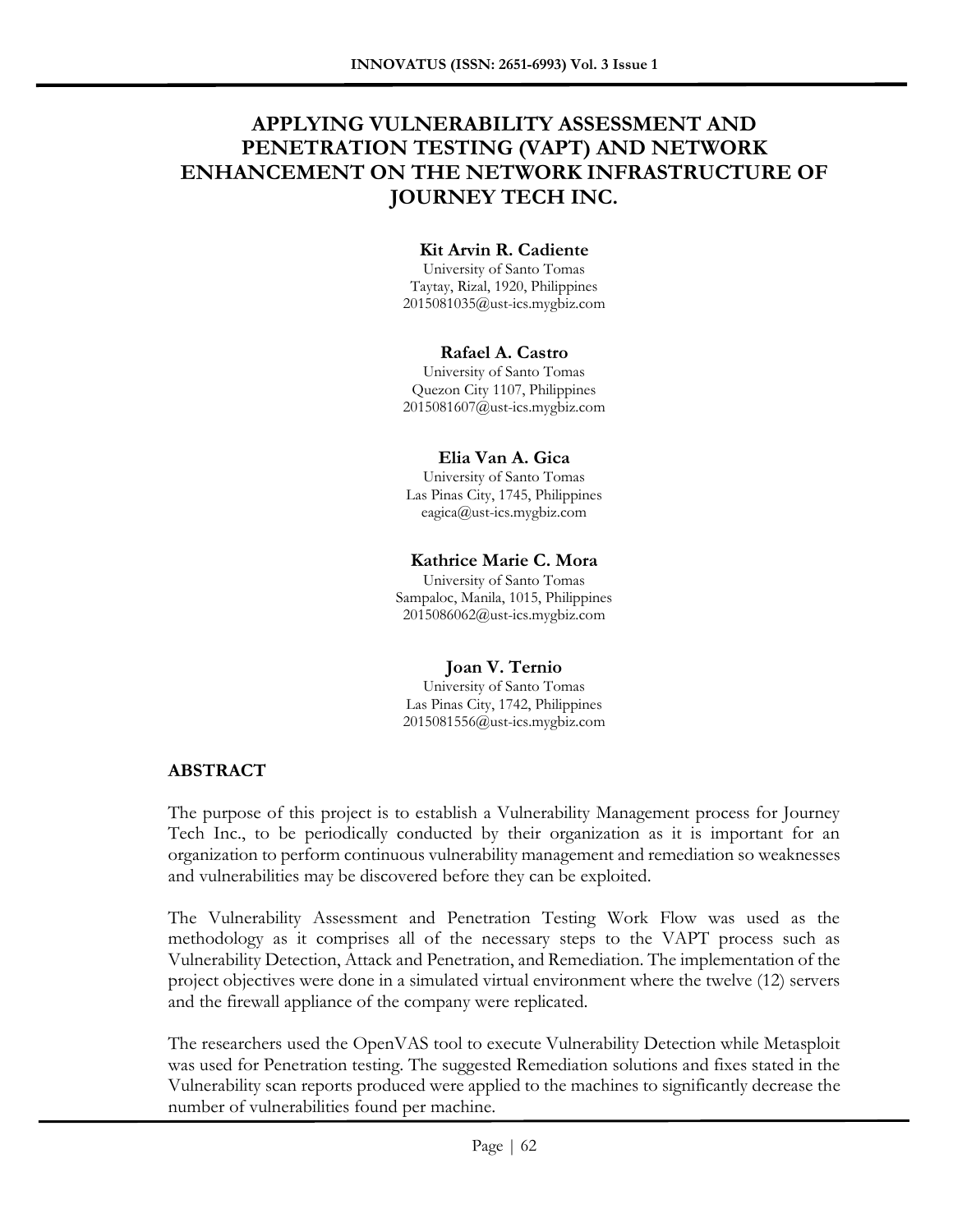The results were monitored and each objective was tested to verify that the client's requirements were properly met. The researchers also provided a network enhancement proposal and a proposed remediated network topology.

## **KEYWORDS**

Network Security, Vulnerability Assessment, Penetration Testing, Remediation, threats

# **1. INTRODUCTION**

As organizations expand on a larger scale to provide the best possible service/s, they have also become more and more reliant on technology and the functionality of computer networks for their operations. As these networks become more complex and with the fastpaced development of new vulnerabilities and exploits on a daily basis, security flaws become an issue as these networks are increasingly faced with security threats from a wide range of sources. Last 2017, Journey Tech Inc. faced a great struggle when their network was maliciously attacked by an unknown hacker. Due to the lack of knowledge on network security and knowledge on threat control, the company was not able to prevent the event from happening and was also not able to perform countermeasures and responses to the said attack. Their systems and databases, as well as critical data they needed for their business operations (e.g. GPS data) were compromised. Because of this, all configurations were reset to default and the company took some time to recover.

With the rise in hacking attempts and increase of cyber-attacks, irrespective of organization/industry type, there is a need for a process to continuously find and remediate network vulnerabilities. Thus, the researchers decided to introduce a Vulnerability Management process to the organization. To determine what security flaws and vulnerabilities are present in the company's current network, the proponents will perform Vulnerability Assessment and Penetration Testing (VAPT). With this approach, the company will be given a more detailed view of the threats facing its network. The VAPT process will be divided into two main tasks: the Network Vulnerability Assessment and Network Penetration Testing.

# **2. OBJECTIVES**

# **2.1. General Objectives**

The project aims to develop and implement a Vulnerability Management process, implement remediation to the vulnerabilities found and propose an enhanced version of the network.

# **2.2. Specific Objectives**

- 1. To replicate the 12 servers and one firewall appliance of the company.
- 2. To install a vulnerability assessment software on the proponent's device, which will be used in scanning the 12 replicated servers and one firewall appliance in the simulated environment.
- 3. To perform a vulnerability assessment scan, on the 12 servers and one firewall appliance on the simulated network, in order to identify the security issues of Journey Tech Inc.
- 4. To generate a report on the results obtained from the vulnerability assessment scan.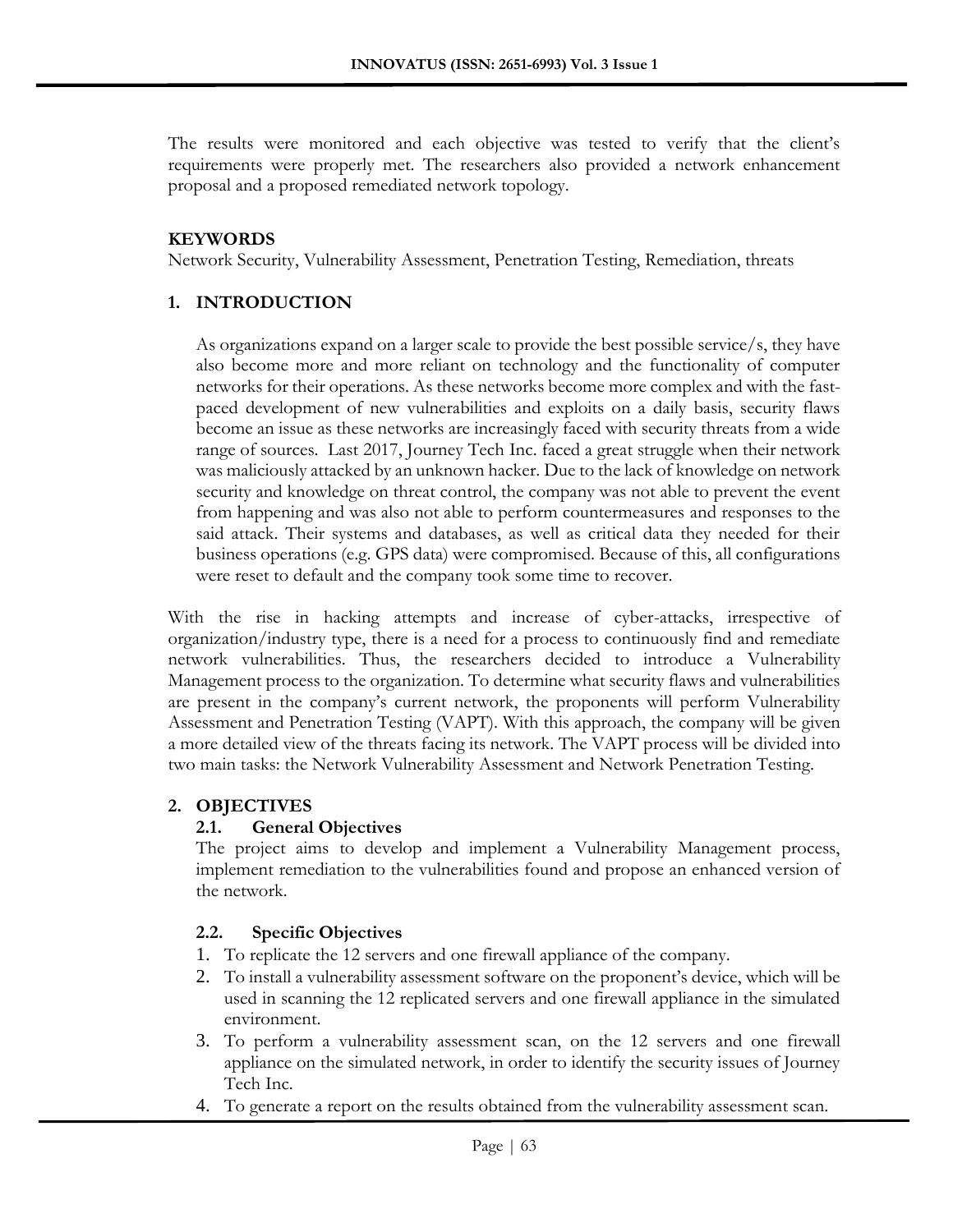- 5. To perform a penetration test on the replicated servers and firewall appliance, to verify exploitable vulnerabilities that can be used to an attacker's advantage.
- 6. To implement remediation based on the reports generated during the Vulnerabilities Assessment.
- 7. To propose an enhanced version of the network on a device level

# **2.3. Scope and Limitations**

This project includes applying Vulnerability Assessment and Penetration Testing (VAPT) with analysis and report.

*Furthermore, the project includes the following:*

- Replication of the 12 servers and one firewall appliance of the company on virtual machines.
- Installation of an open-source vulnerability assessment tool (OpenVAS) that will scan the network devices using their IP addresses.
- Conducting a vulnerability scan on the 12 replicated servers and one replicated firewall appliance, which will include the scanning of well-known ports.
- Generate a report which will include the following details about the vulnerability assessment:
	- 1. Name of Scan
	- 2. Severity Level
	- 3. Vulnerability Detection Result
	- 4. Impact
	- 5. Solution
	- 6. Affected Software/OS
- Installation of an open-source penetration testing tool (Metasploit) on an external device that will be used to exploit the network vulnerabilities that was found on the generated network vulnerability assessment result.
- Conducting a penetration test on the 12 replicated servers and one replicated firewall appliance on the simulated network.
- Implement the appropriate remediation solution to high severity and common vulnerabilities based on the report generated by OpenVAS. These remediation solutions include:
	- 1. Security Patching
	- 2. Mitigation
	- 3. Workaround Fixes
- Proposal of network enhancement on a device level.
	- This project is limited to:
- Due to the simulated environment limitations, a similar topology from the company's current network topology will be built with one switch and a minimum of four end devices to hold the 12 replicated servers on virtual machines.
- Replicate servers will include the server configuration. Due to client restrictions, actual data will not be provided.
- Company end devices are not included in the Vulnerability Management Process.
- Penetration testing will only be done on the simulated network.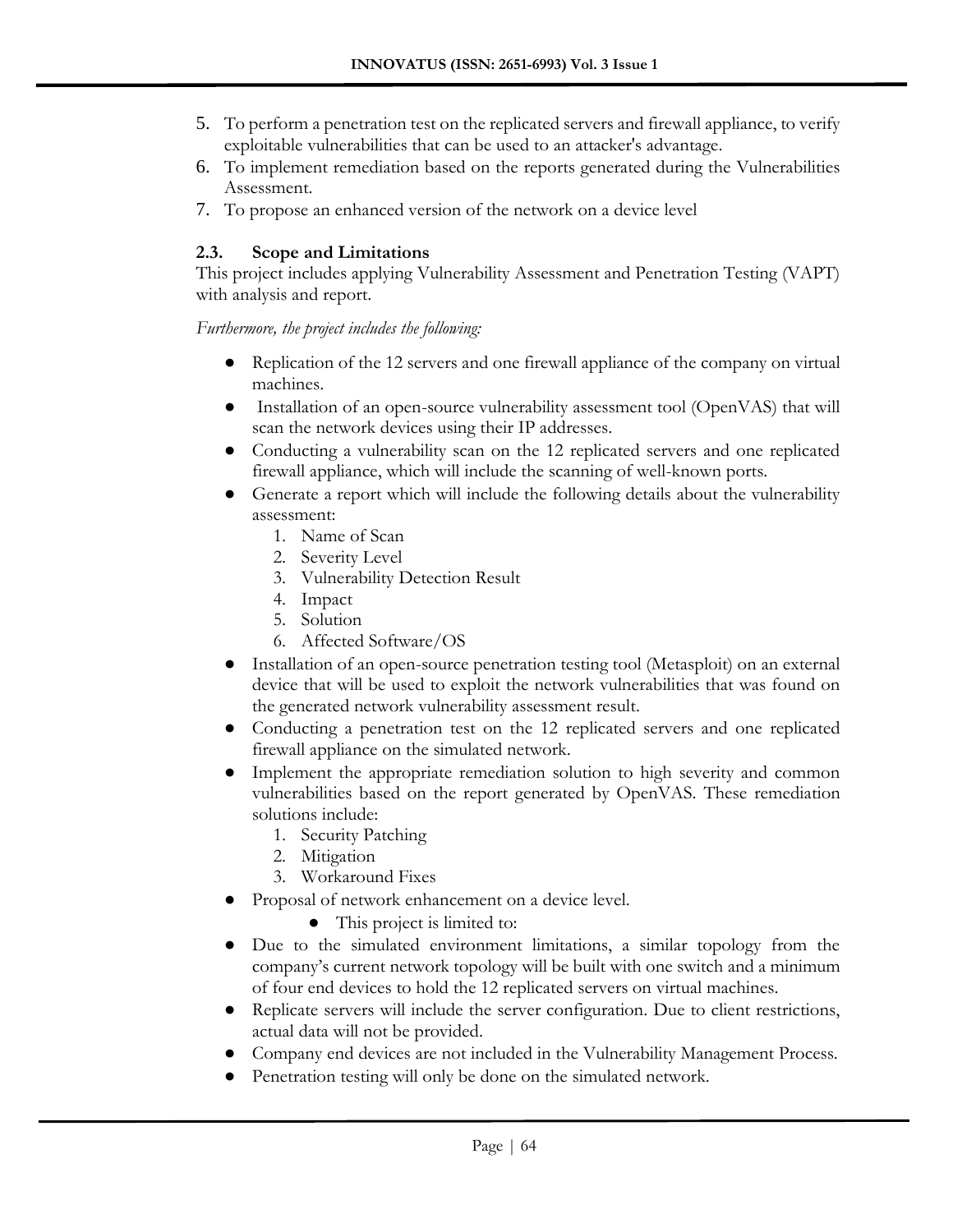Execution of the vulnerability assessment scanning will be done on the simulated network.

# **4. REVIEW OF RELATED LITERATURE**

The researchers aim to implement a Vulnerability Management process using the Vulnerability Assessment and Penetration Testing (VAPT) approach that will be

performed on the servers, switches and firewall appliance of Journey Tech Inc. A regular vulnerability assessment is necessary because threats on network security continually

change and evolve, and it is important to ensure that the organization's security is able to match this [1] through periodic vulnerability assessment and remediation. VAPT will be done as a step-by-step process that will be divided into two main agendas: Vulnerability Assessment, where the weaknesses and loopholes of the network will be identified, and Penetration Testing, in which the network will be exploited in an authorized manner [2]. The purpose of executing the VAPT process as a whole is to discover the flaws in the current security setup of the company, to present an overview of the potential threats or possible malicious attacks that the network may be challenged with, and to provide intelligence needed to efficiently plan threat mitigation strategies [3].

To start the VAPT process, a Vulnerability Assessment on the network of Journey Tech Inc. will be conducted. The weaknesses of the organization's network will be listed in a nonintrusive approach. This will enable the organization to identify critical vulnerabilities that they may prioritize to resolve based on the current available resources. It also aims to highlight the overall security posture of the organization, which can assist the organization in trending the level of risk exposure that currently exists on the network, information that will help in deciding the security measures and solutions needed to be put in place [4].

After the Vulnerability Assessment, the next step is to conduct Penetration Testing against the organization's network. Penetration Testing usually involves the use of attacking methods conducted by trusted individuals that are similarly used by hostile intruders or hackers [5]. Penetration testing simulates a real-world attack against a target network or application ([6] which will enumerate what vulnerabilities may be exploited by potential attackers in the future. Penetration testing may assist the company to fine-tune and check improvements in software or patches to proactively remove defined risks [7]. Proper penetration testing always ends with specific recommendations for addressing and fixing the issues that were discovered during the test. On the whole, this process is used to help secure computers and networks against future attacks [8]. For this project, the researchers/testers will be provided with partial disclosure of information about the test targets and will use these pieces of information to gather more by conducting the tests. This approach is also known as Grey Box Testing. It saves time for the penetration testers to uncover information that is publicly available. [9].

A second Vulnerability Scan Test will be conducted during the Remediation stage of the project. This will ensure that the security patches that were put in place during the remediation phase were effective and reviewing and analyzing the system for new possible threats and attacks.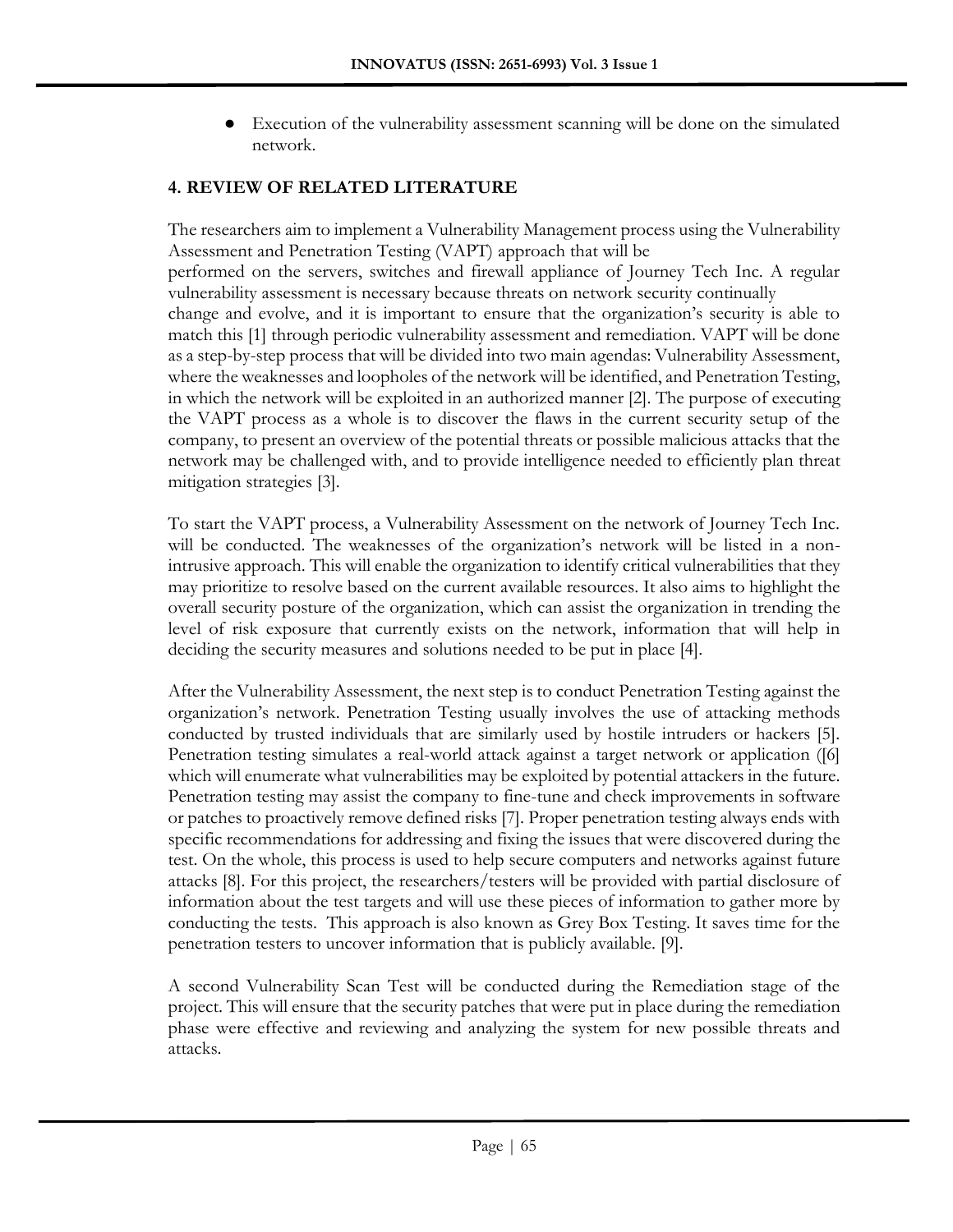For the Vulnerability Assessment, Open Vulnerability Assessment System (OpenVAS), a vulnerability scanner will be installed in one of the proponent's device which will present a summary of computer networks security level. [10]. OpenVAS is an open source software that is capable of scanning systems and provides a list of security issues found by the software. The software is also capable of giving possible solutions to the issues mentioned [11]. This security scanner will work hand in hand with a day by day overhauled feed of Network Vulnerability Tests (Nvts), in excess of 30,000 in aggregate (as of April 2013) [12]. For the Penetration Testing phase, Kali Linux, an open source project that is maintained and funded by Offensive Security, a provider of world-class information security [13].

After the Penetration Testing Phase, Remediation would be initiated. Some vulnerabilities can be resolved through the application's latest version or the latest OS patch. [14].

Succeeding the Remediation phase, proponents would propose an enhanced version of the network which may include different network infrastructure changes depending on the current posture of the organization network security.

### **4. METHODOLOGY**



**Figure 1. VAPT Workflow**

The Vulnerability Assessment and Penetration Testing Work Flow Model which the researchers chose to use as it sufficiently covers all the tasks needed to perform VAPT on the client network. The model consists of 6 phases, namely the Information Gathering phase, Vulnerability Detection phase, Information Analysis and Planning phase, Attack and Penetration phase, and Reporting phase.

In order to gather the information needed for this project, the researchers consulted representatives of the company on how the servers and the firewall should be replicated in the simulated environment. A list of necessary installations was given to aid the group in building the replicates. For the Vulnerability Detection step of the project, OpenVAS was utilized as the scanner as it offers services and tools that are relevant to Vulnerability Management. A total of 13 scans were made and executed. After the replicated devices were scanned, reports were generated by OpenVAS to show the detected vulnerabilities and their criticality to the network. For the Penetration testing and execution of real-world attacks on the simulated network, Metasploit, which may be found in Kali Linux, was used to perform actions that may be used by attackers. Kali Linux was also connected to the virtual network which allowed Metasploit to create sessions inside the target servers and the target firewall. The results of the previous phases was shown and presented to the client to inform them on what potential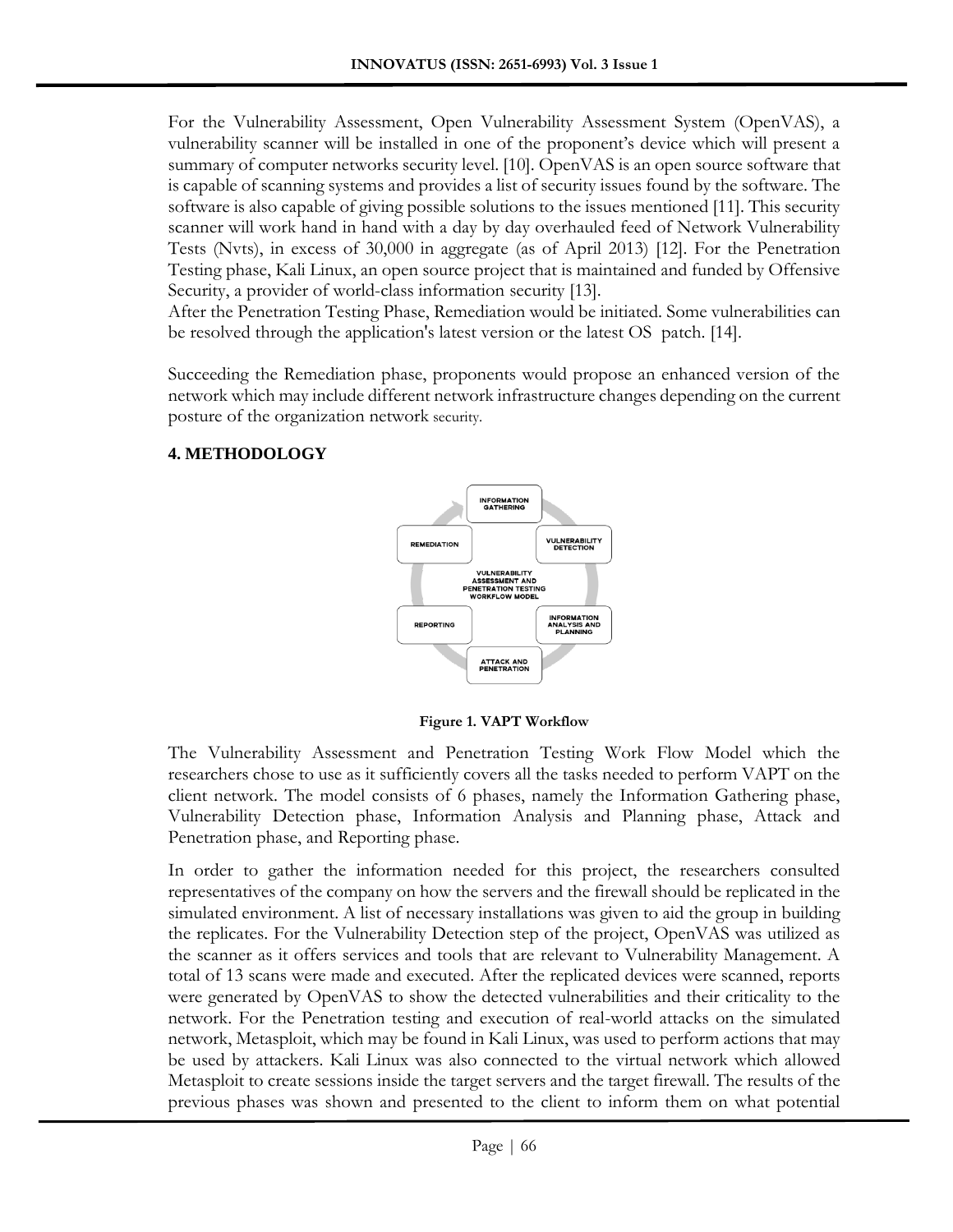danger lies for the current company network. This was also done to consult the client in verification of the successful execution of the VAPT process in the simulated network The suggested remediation steps from the generated vulnerability scan reports was applied to the simulated network. A second Vulnerability scan was also done to the now remediated network to verify successful patching or mitigation of the discovered security issues.

# **5. IMPLEMENTATION AND RESULTS**

### **5.1. Replication**

The proponents built and made use of a simulated environment where all tasks, including Vulnerability Detection and Penetration Testing, was executed. This was decided because running these steps on the actual network of the company may harm or interrupt the business operations. A total of 12 servers and 1 firewall were built by installing their respective OS images in the hypervisors mentioned above.



**Figure 2**. Replicated Network Topology 1 with Implementation of Testing Tools

Figure 2. shows the topology that will be applied in building the simulated network. The company's servers and firewall will be replicated into multiple devices. Each device may hold three to four replicated servers depending on the device's capability. Each device is also connected to an unmanaged switch and another device will have the vulnerability scanning and penetration testing tools installed.

### **Table 1: Machine Information for Replication**

| <b>SERVER NAME</b>           | <b>OPERATING SYSTEM</b> | <b>IP ADDRESS</b> |  |
|------------------------------|-------------------------|-------------------|--|
| <b>Active Server</b>         | Windows Server 2008 R2  | 192.168.2.72      |  |
| <b>Bus Server</b>            | Windows Server 2008 R2  | 192.168.2.73      |  |
| <b>Fast and Trans Server</b> | Windows Server 2008 R2  | 192.168.2.74      |  |
| <b>HM</b> Server             | Windows Server 2008 R2  | 192.168.2.75      |  |
| <b>MySQL Server</b>          | Windows Server 2008 R2  | 192.168.2.76      |  |
| <b>Passive Server</b>        | Windows Server 2008 R2  | 192.168.2.77      |  |
| Web Server                   | Windows Server 2008 R2  | 192.168.2.78      |  |
| <b>ATTS 34 Server</b>        | Ubuntu $16.04$          | 192.168.2.101     |  |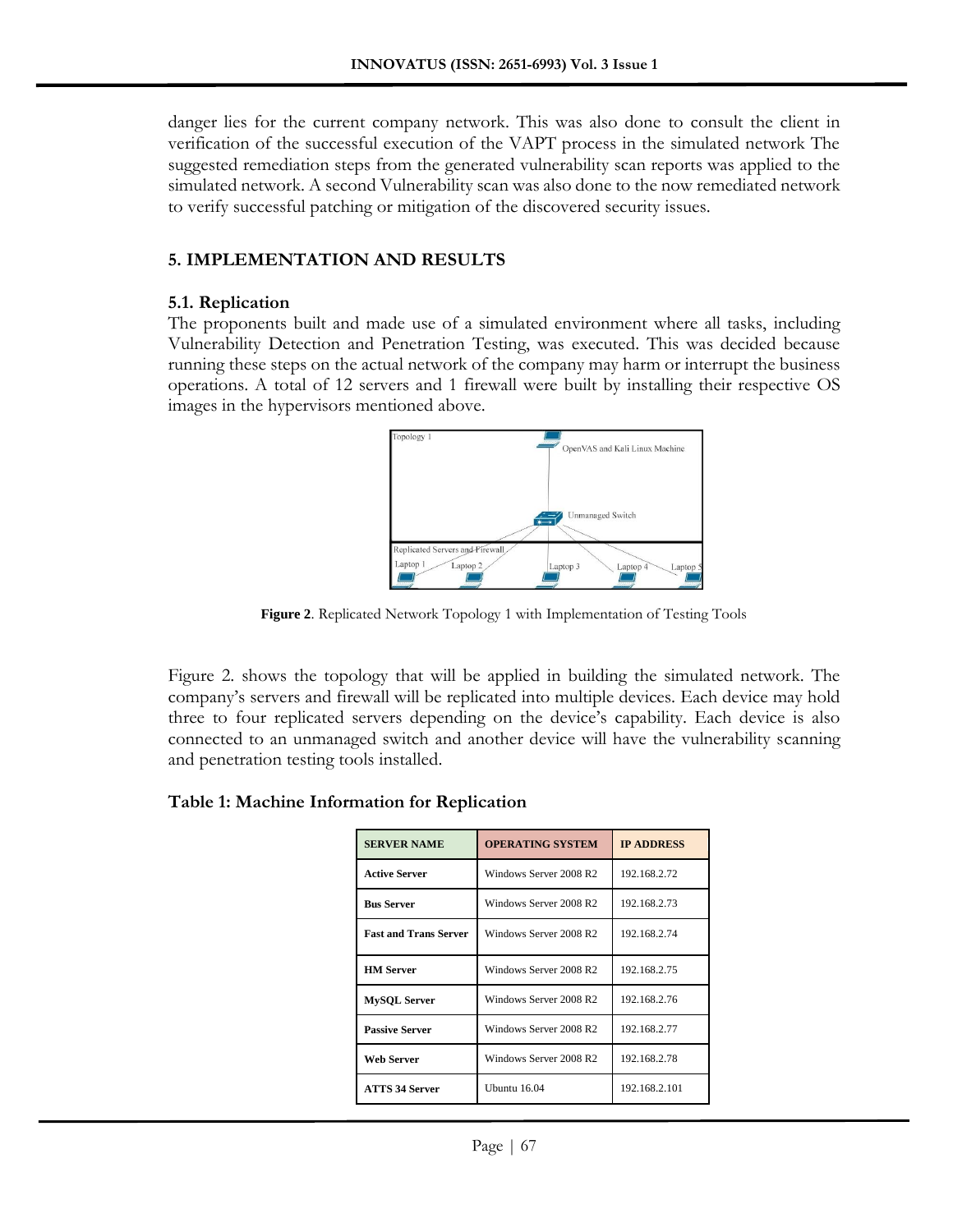| <b>ATTS Dev Server</b>    | Ubuntu $16.04$   | 192.168.2.102 |  |
|---------------------------|------------------|---------------|--|
| <b>Mark Linux Server</b>  | Ubuntu $16.04$   | 192.168.2.103 |  |
| <b>Mark Mongo Server</b>  | Ubuntu $16.04$   | 192.168.2.104 |  |
| <b>NAS Server</b>         | Centos 4.9       | 192.168.2.71  |  |
| <b>FortiGate Firewall</b> | <b>FortiGate</b> | 192.168.2.79  |  |

Table 1 lists the names of each server and the firewall, their respective operating systems, and the IP addresses that will be used for the simulated environment. These information were provided by the company to aid the researchers in replicating the machines.

### **5.2 Vulnerability Detection**

The researchers' chosen vulnerability assessment tool is an application called OpenVAS. It is a scanner designed to run in a linux environment and is loaded with built-in tests and the Greenbone Feed



**Figure 3. OpenVAS Vulnerability Assessment Tool**

Figure 3 shows the OpenVAS tool installed on one of the researchers' device. The proponents' made use of a readily available version of OpenVAS that uses the Greenbone Community Feed. It also includes a web interface that promotes easy and fast vulnerability scans. The table below summarizes the results of the Vulnerability Detection phase.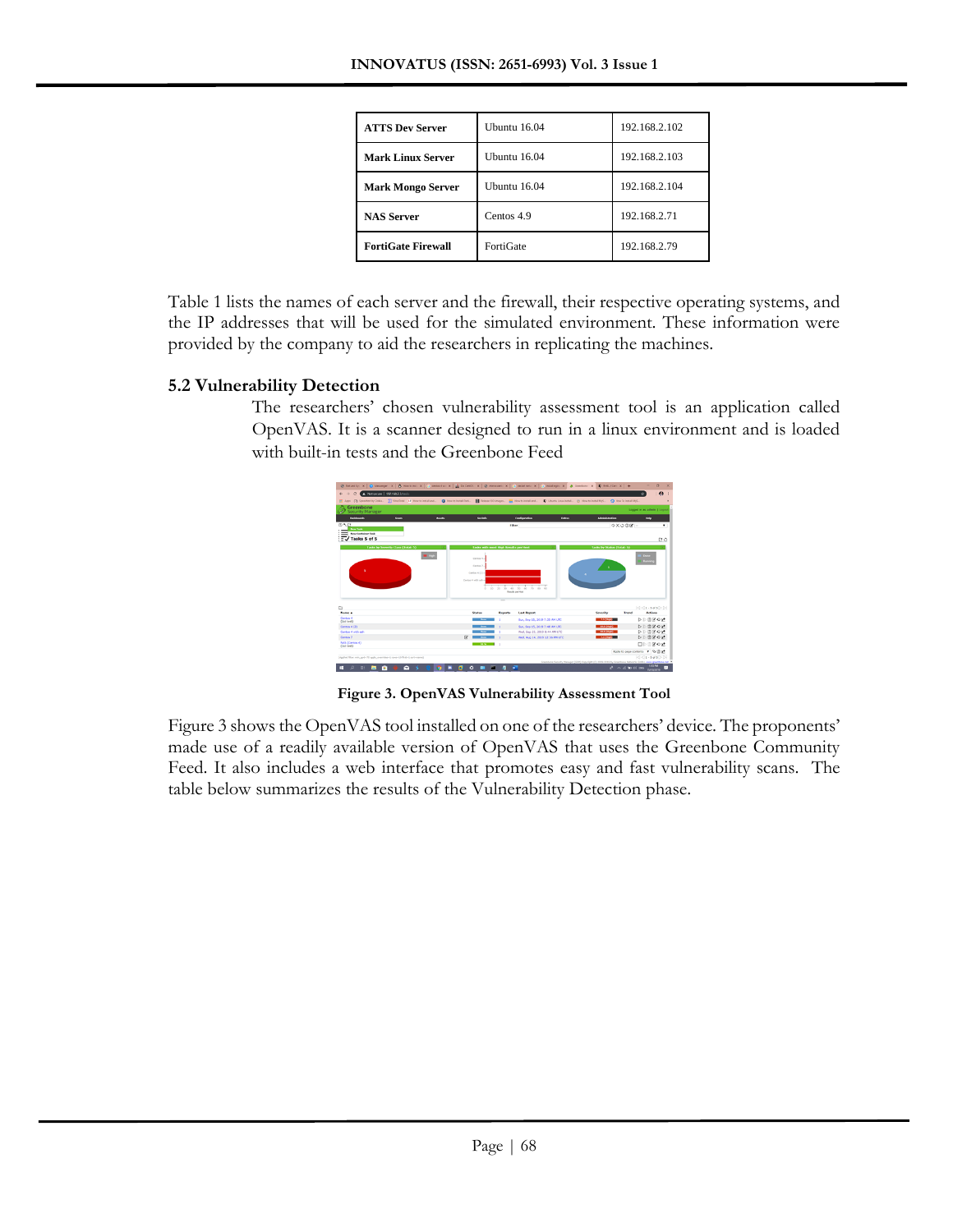| <b>SERVER NAME</b>           | <b>HIGH</b>    | <b>MEDIUM</b> | LOW            | <b>LOGS</b> |
|------------------------------|----------------|---------------|----------------|-------------|
| <b>Active Server</b>         | 82             | 115           | 7              | 40          |
| <b>Bus Server</b>            | 37             | 36            | 3              | 20          |
| <b>Fast and Trans Server</b> | 82             | 113           | 7              | 38          |
| <b>HM</b> Server             | 36             | 36            | 3              | 20          |
| MySQL Server                 | 80             | 115           | 7              | 40          |
| <b>Passive Server</b>        | 37             | 36            | 3              | 20          |
| <b>Web Server</b>            | 80             | 115           | 7              | 20          |
| <b>ATTS 34 Server</b>        | $\theta$       | 14            | $\overline{c}$ | 38          |
| <b>ATTS Dev Server</b>       | $\Omega$       | 14            | $\overline{c}$ | 38          |
| <b>Mark Linux Server</b>     | $\overline{2}$ | 16            | $\overline{2}$ | 41          |
| <b>Mark Mongo Server</b>     | $\Omega$       | 14            | $\overline{c}$ | 38          |
| <b>NAS Server</b>            | 68             | 45            | $\overline{c}$ | 24          |
| <b>FortiGate Firewall</b>    | $\overline{0}$ | 8             | $\overline{c}$ | 22          |

**Table 2:** Overview of OpenVAS Vulnerability Scan Results Count

As seen in Table 2, the Active Server, which is a Windows 2008 R2 server, garnered the most number of 'High' vulnerabilities. In contrast to this, no 'High' vulnerabilities were found for the firewall and it produced the lowest output overall.

# **5.3 Penetration Testing**

Kali Linux was installed to be able to use Metasploit for attack penetration. The proponents were able to simulate some of the exploits that can make the servers of the company prone to hacking. Prior to all penetration scenarios done, the attackers have performed initial network reconnaissance thus having information on the targets' ip addresses and open ports.

To summarize the Attack and Penetration Testing Phase, all attacks were successful except for those done on the replicated firewall. For the Windows servers, the eternalblue vulnerability was exploited to gain access and execute malicious commands on the server. While for the Linux based servers, SSH Brute force attacks were executed and the established sessions were upgraded to meterpreter sessions to further exploit the systems.

# **5.4 Remediation**

For the Remediation phase, the researchers applied the solutions and fixes suggested in the reports generated by OpenVAS, which were mostly updates for the obsolete and outdated software and packages installed on the machines*.* Some of the remediation also include steps to prevent the execution of the successful attacks done during the Penetration test such as installing Fail2Ban to prevent Brute force attacks through SSH. Additional policies for the firewall were also set in place to upgrade the firewall's security.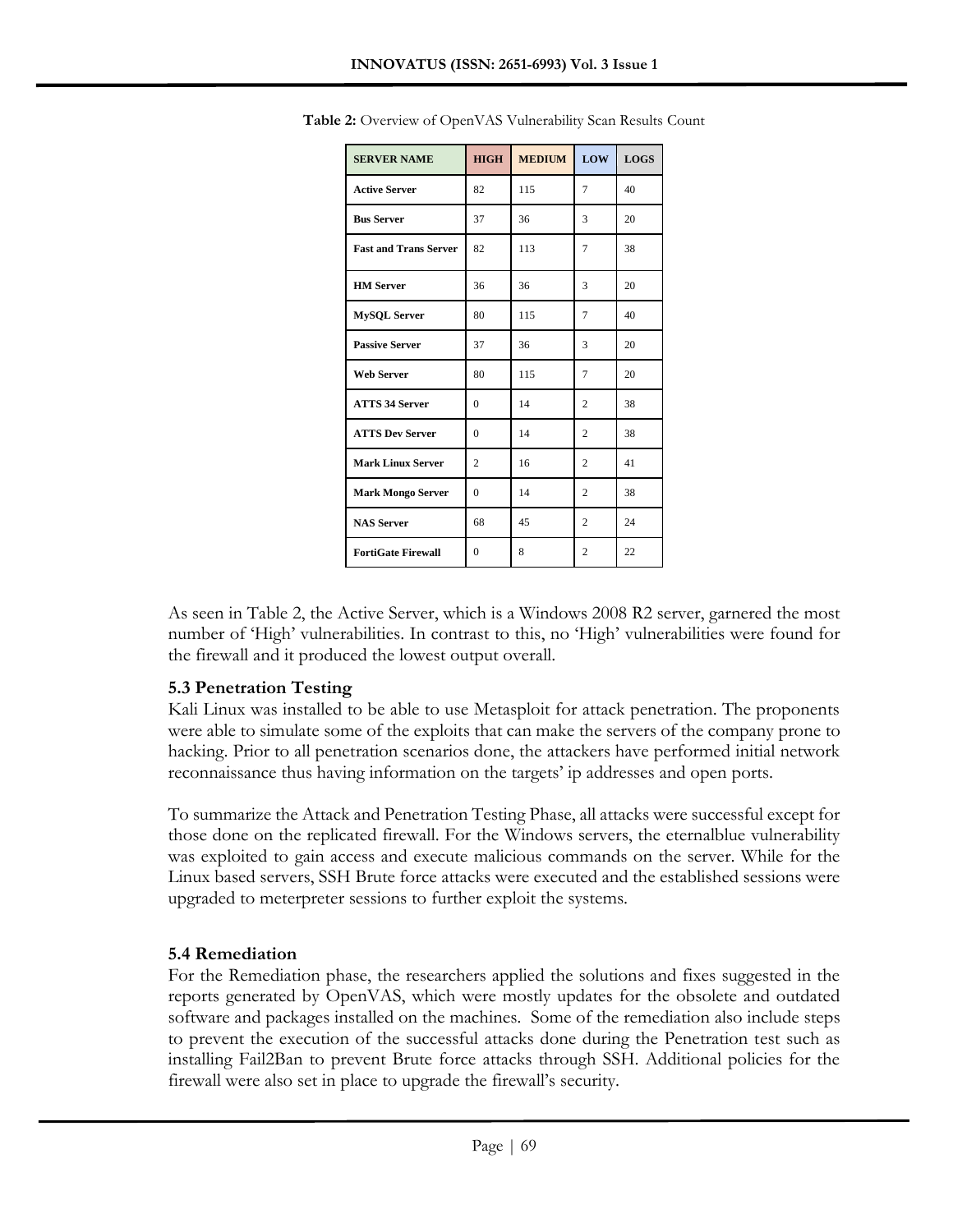A Second Vulnerability Assessment was done on the now remediated machines to show if the applied remediation was effective. The table below shows the number of vulnerabilities found after remediation was applied.

| <b>SERVER NAME</b>           | <b>HIGH</b>    | <b>MEDIUM</b> | LOW            | <b>LOGS</b> |
|------------------------------|----------------|---------------|----------------|-------------|
| <b>Active Server</b>         | $\Omega$       | 1             | 1              | 38          |
| <b>Bus Server</b>            | $\Omega$       | 1             | 1              | 17          |
| <b>Fast and Trans Server</b> | $\theta$       | 1             | 1              | 38          |
| <b>HM</b> Server             | $\theta$       | 1             | 1              | 17          |
| <b>MySQL Server</b>          | $\Omega$       | $\theta$      | 1              | 8           |
| <b>Passive Server</b>        | $\theta$       | 1             | 1              | 10          |
| <b>Web Server</b>            | $\overline{0}$ | 1             | 1              | 10          |
| <b>ATTS 34 Server</b>        | $\theta$       | $\theta$      | $\theta$       | 45          |
| <b>ATTS Dev Server</b>       | $\theta$       | $\Omega$      | $\Omega$       | 43          |
| <b>Mark Linux Server</b>     | $\theta$       | $\theta$      | $\theta$       | 31          |
| <b>Mark Mongo Server</b>     | $\theta$       | $\theta$      | $\Omega$       | 45          |
| <b>NAS Server</b>            | $\theta$       | $\theta$      | $\theta$       | 7           |
| <b>FortiGate Firewall</b>    | $\Omega$       | 8             | $\overline{c}$ | 22          |

**Table 3:** Overview of OpenVAS Post Remediation Vulnerability Scan Results Count

As shown in Table 3, the number of vulnerabilities detected after applying remediation were significantly decreased as compared to the results produced from the first vulnerability assessment performed.

# **5.5 Proposed Network Enhancement**

Currently, the company uses unmanaged switches in their network. While unmanaged switches do play its function by allowing a user to immediately plug and play into the network, it offers very minimal control over your device. It has a fixed configuration that users cannot make changes to. This prompted the researchers to propose a change from unmanaged switches to managed ones. In terms of Security, managed switches increases protection and have other security benefits including the ability to monitor and control the LAN network in order to shut down active threats. For this project, the researchers used a Cisco Catalyst 2960-24TT-L Switch. The researchers configured basic settings to the switch, IP addressing and port security for added security.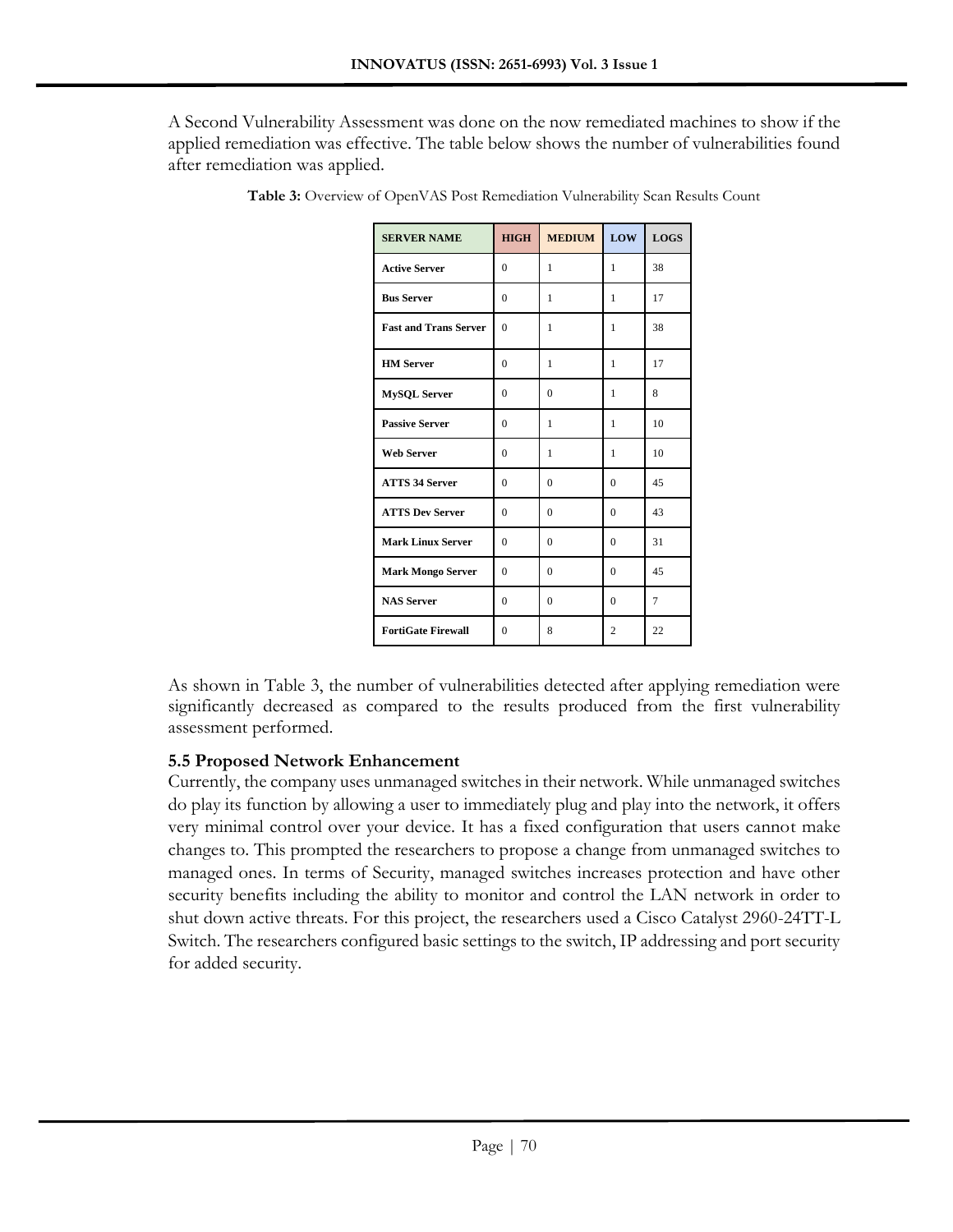

**Figure 4.** Proposed Remediated Network Topology

Figure 4 shows the researchers proposal for the company to implement the suggested remediation fixes and solutions on the servers and firewall and to replace the unmanaged switch with a managed one, as previously stated. The researchers also propose to implement additional network policies configuration on the Fortigate Firewall to further improve the control of data over the network.

# **6. CONCLUSION AND RECOMMENDATIONS**

# **6.1. Conclusion**

The researchers were able to apply Vulnerability Assessment and Penetration Testing through this project. Due to some limitations as per discussed with the company administration, all servers and the firewall were replicated and all task was done in a simulated environment only. The researchers were able to perform the objectives of VAPT on the simulated network that was built. By performing the said tasks, the researchers were able to conclude that the Active Server is the most vulnerable server, garnering the highest number of vulnerabilities, In general, the Windows servers were found to be more vulnerable than the other servers with different Operating Systems. Both Vulnerability Detection and Penetrating Testing produced results for all servers, but were not able to produce results for the firewall only.

The researchers were also able to test the suggested remediation solutions and fixes gathered from the generated vulnerability scan reports. Through this, the number of vulnerabilities were significantly decreased as shown in the reports generated from the Post Remediation Vulnerability Assessment.

The objectives of the project were met, and a proposed enhancement was produced from the result of the VAPT processes. The researchers were able to introduce a Vulnerability Management process that the company may adapt and continue to perform to maintain a secured network for their organization.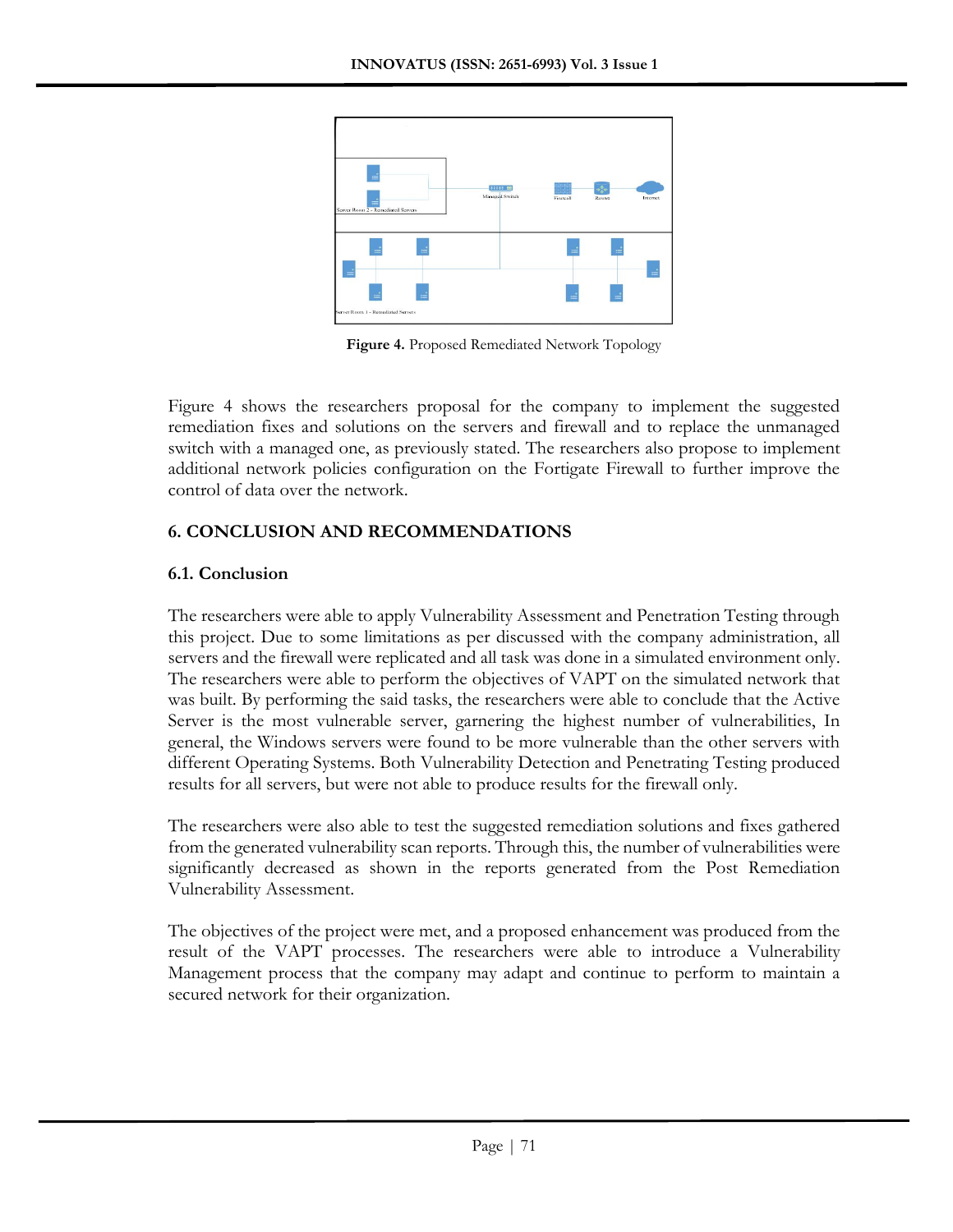### **6.2. Recommendations**

These recommendations are based on the findings of the researchers during the making of the project.

Recommendations are as follow(s):

- A. To the client
	- It is highly recommended that the Vulnerability management process it to be adapted and performed on the network on a quarterly schedule.
	- The process should be maintained and/or enhanced (if needed) to ensure a good security posture.
	- The Remediation and Solutions presented in the document should be applied to the company's network to significantly decrease, if not totally eliminate the number of vulnerabilities that may compromise the security of the network.
	- Along with the Vulnerability management process, software updates should also be done regularly to ensure that available vendor patches will be applied.
	- Updating of the server Operating Systems should be performed.
	- Unmanaged switches should be replaced with managed switches in order to increase control and protection over the network.
	- Along with the replacement of unmanaged switches to managed ones, security configurations such as port security should be applied.
- B. To the future researchers
	- Other Vulnerability Assessment and Penetration Tools may be used in conjunction to those used in this project to produce a wider variety of results.
	- If the company or client agrees to do so, it would be more advisable to request for an exact clone of the servers to further reduce discrepancies in the results of the vulnerability scanning.
	- Other security configurations, if any, may be added to the proposed managed switch for a more secure and protected network.

#### **REFERENCES**

[1] Emmanuel Carabott (2012, November 29). *Three Tips for Effective Vulnerability Assessments*

[2] Jai Narayan Goel, BM Mehtre (2015). *Vulnerability Assessment & Penetration Testing as a Cyber Defence Technology* 

[3] Sherin S Panikar (2015, June 6). *Strengthening Information Security with VAPT*

[4] Robert Boyce. (2001, July 12). *Vulnerability Assessments: The Pro-active Steps to Secure Your Organization*

[5] Chan Wai. (2001, October 2001). *Conducting a Penetration Test on an Organization*

[6] Nishant Shrestha (2012) *Security Assessment via Penetration Testing: A Network and System Administrator's Approach*

[7] Aileen Bacudio, Xiaohong Yuan, Bei Tseng Bill Chu, Monique Jones (2011, November). *An Overview of Penetration Testing*

[8] Patrick Engebretson. (2013, August 1) *The Basics of hacking and penetration testing*

[9] Joel Kwesi Appiah (2014, July 21) *Network and Systems Security Assessment using penetration testing in a university environment: The case of Central University College*